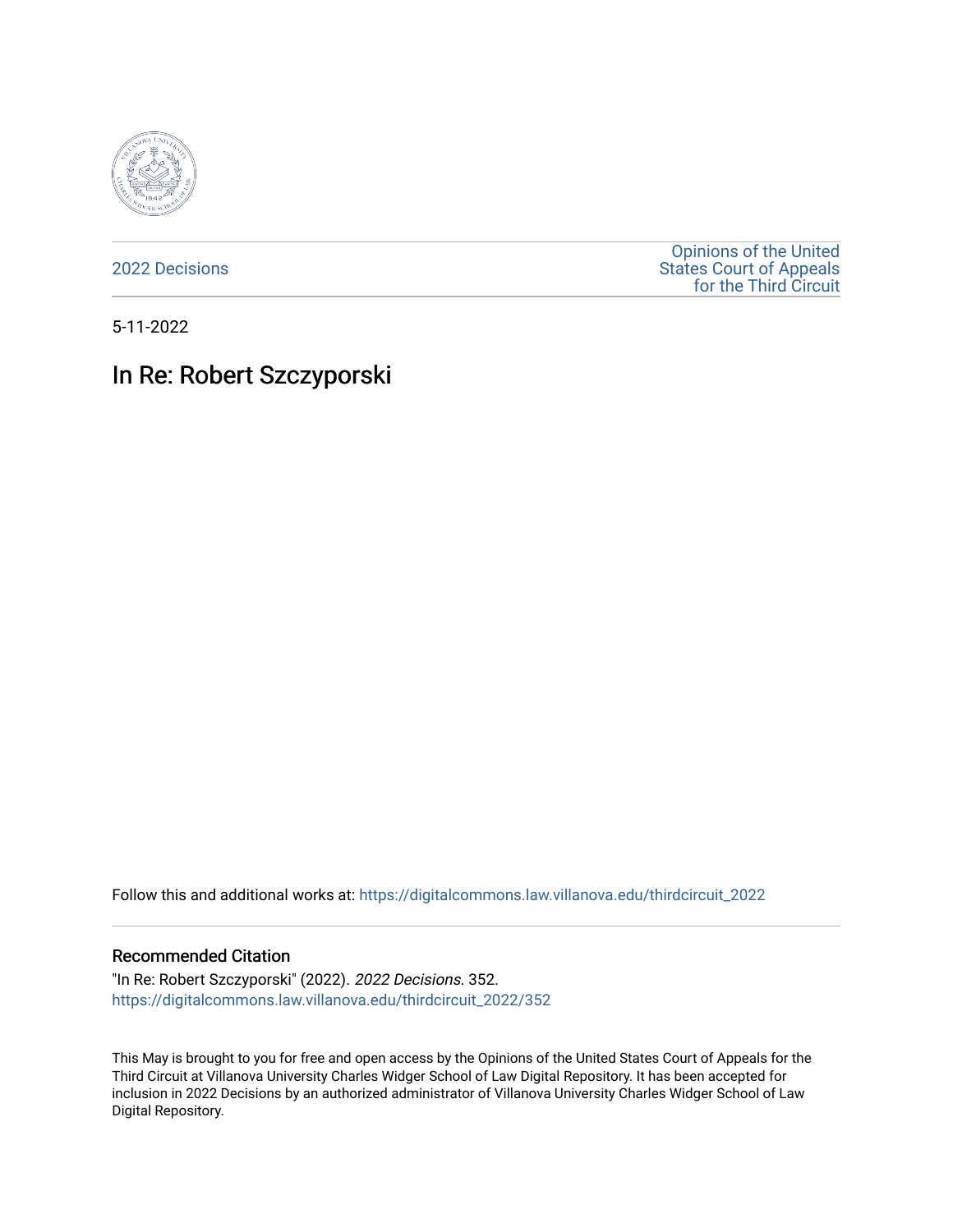#### **PRECEDENTIAL**

# UNITED STATES COURT OF APPEALS FOR THE THIRD CIRCUIT

\_\_\_\_\_\_\_\_\_\_\_\_

## No. 21-1858 \_\_\_\_\_\_\_\_\_\_\_\_

In re: ROBERT SZCZYPORSKI; BONNIE SZCZYPORSKI, **Debtors** 

> Robert Szczyporski, Appellant

On Appeal from the United States District Court for the Eastern District of Pennsylvania (D.C. No. 2:20-cv-03133) District Judge: Honorable Joseph F. Leeson, Jr.

\_\_\_\_\_\_\_\_\_\_\_\_

Argued on January 27, 2022

\_\_\_\_\_\_\_\_\_\_\_\_

Before: HARDIMAN, SHWARTZ, and SMITH, *Circuit Judges*.

(Filed: May 11, 2022)

Sergey Joseph Litvak [argued] Litvak Legal Group, PLLC 3070 Bristol Pike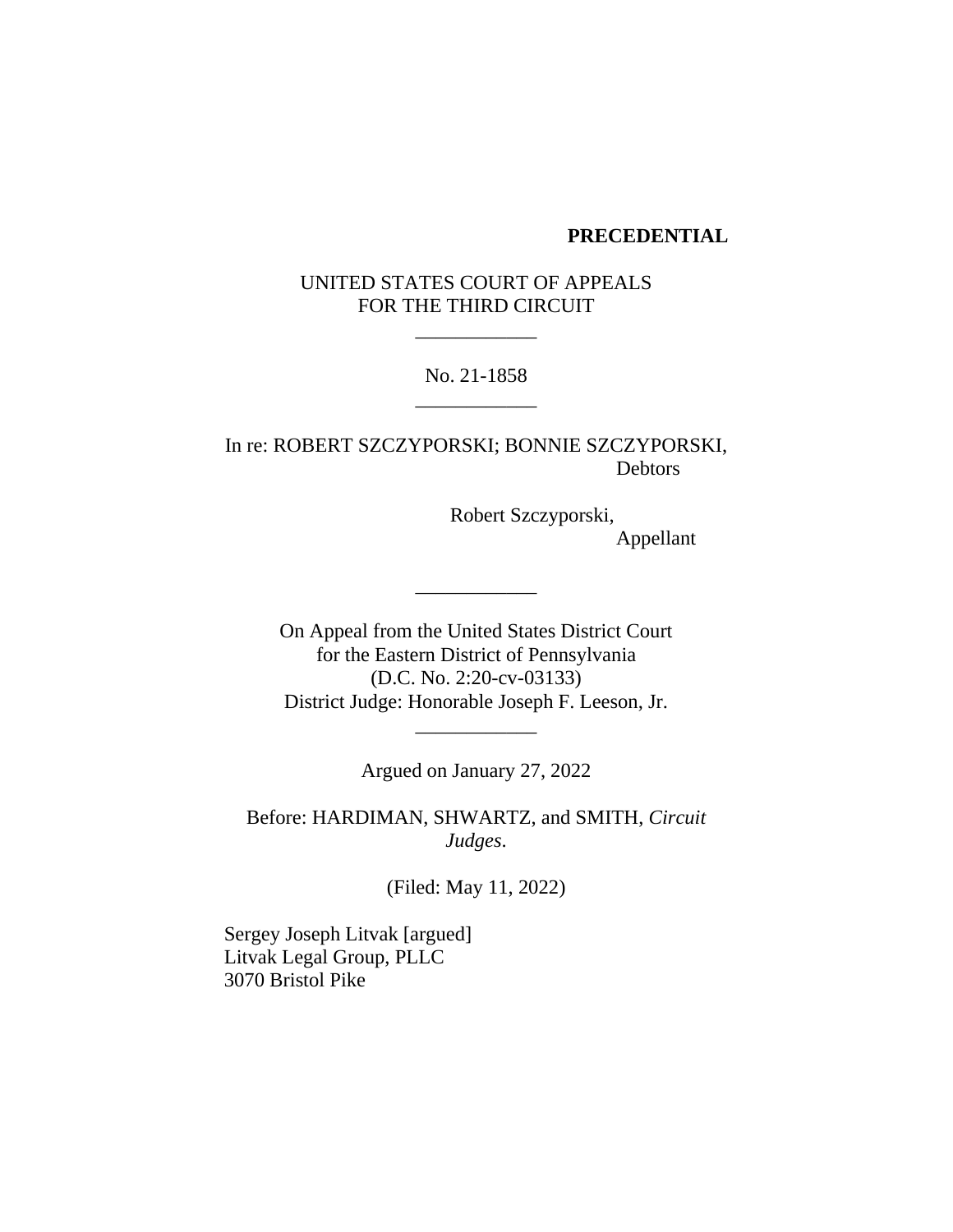Building One, Suite 204 Bensalem, PA 19020

*Counsel for Debtor-Appellant Robert Szczyporski*

David A. Hubbert Pooja A. Boisture [argued] Ellen P. DelSole United States Department of Justice Tax Division 950 Pennsylvania Avenue, NW P.O. Box 502 Washington, DC 20044

*Counsel for Defendant-Appellee Internal Revenue Service*

## OPINION OF THE COURT \_\_\_\_\_\_\_\_\_\_\_\_

\_\_\_\_\_\_\_\_\_\_\_

HARDIMAN, *Circuit Judge*.

This appeal involves the interaction of two federal laws: the Patient Protection and Affordable Care Act (ACA) and the Bankruptcy Code.

The ACA requires certain individuals to maintain "minimal essential [health insurance] coverage" throughout the year (the Individual Mandate). 26 U.S.C. § 5000A(a). A person subject to the Individual Mandate who fails to maintain the required insurance for one month or more is assessed a "shared responsibility payment." *Id.* § 5000A(b)(1). Though described by the statute as a "penalty," *id.*, the payment is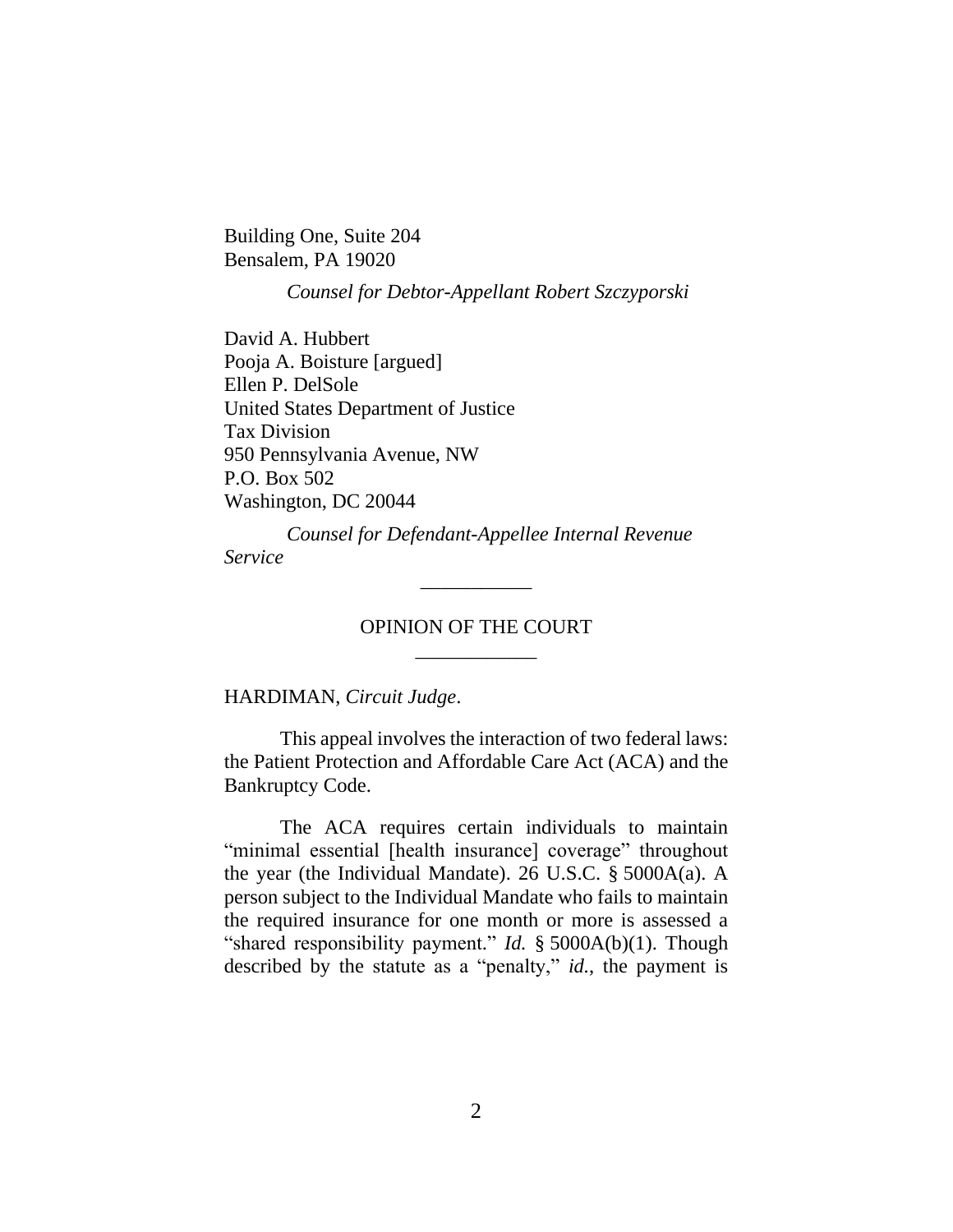collected by the Internal Revenue Service along with one's federal income tax return. *Id.* § 5000A(b)(1)–(2).

Whether the payment is a "penalty" or a "tax" remains contested. In *NFIB v. Sebelius*, 567 U.S. 519 (2012), the Supreme Court held that the shared responsibility payment is a tax for constitutional purposes, *id.* at 570, but is not a tax for purposes of the Anti-Injunction Act, *id.* at 546. This appeal requires us to decide whether the shared responsibility payment is a tax for bankruptcy purposes. If it is, we must also determine whether it is entitled to priority under the Bankruptcy Code.

I

In July 2019, Robert and Bonnie Szczyporski (Debtors) filed a Chapter 13 bankruptcy petition. The IRS filed a proof of claim against their estate for various unpaid taxes and interest, including a \$927.00 shared responsibility payment the Debtors owed for failing to maintain health insurance in 2018. The IRS's proof of claim characterized the payment as an "EXCISE" tax entitled to priority. The Debtors objected to the IRS's claim, arguing that the shared responsibility payment was not a tax. They claimed it was a penalty not entitled to priority.

The Bankruptcy Court confirmed the Debtors' repayment plan in February 2020, but reserved decision on their objection to the IRS's proof of claim. After briefing from the parties and a hearing, the Bankruptcy Court held: (1) under *NFIB v. Sebelius*, the shared responsibility payment is a tax not a penalty—for bankruptcy purposes; and (2) the payment is entitled to priority under Section 507(a)(8) of the Bankruptcy Code, 11 U.S.C. § 507(a)(8), as either an income or an excise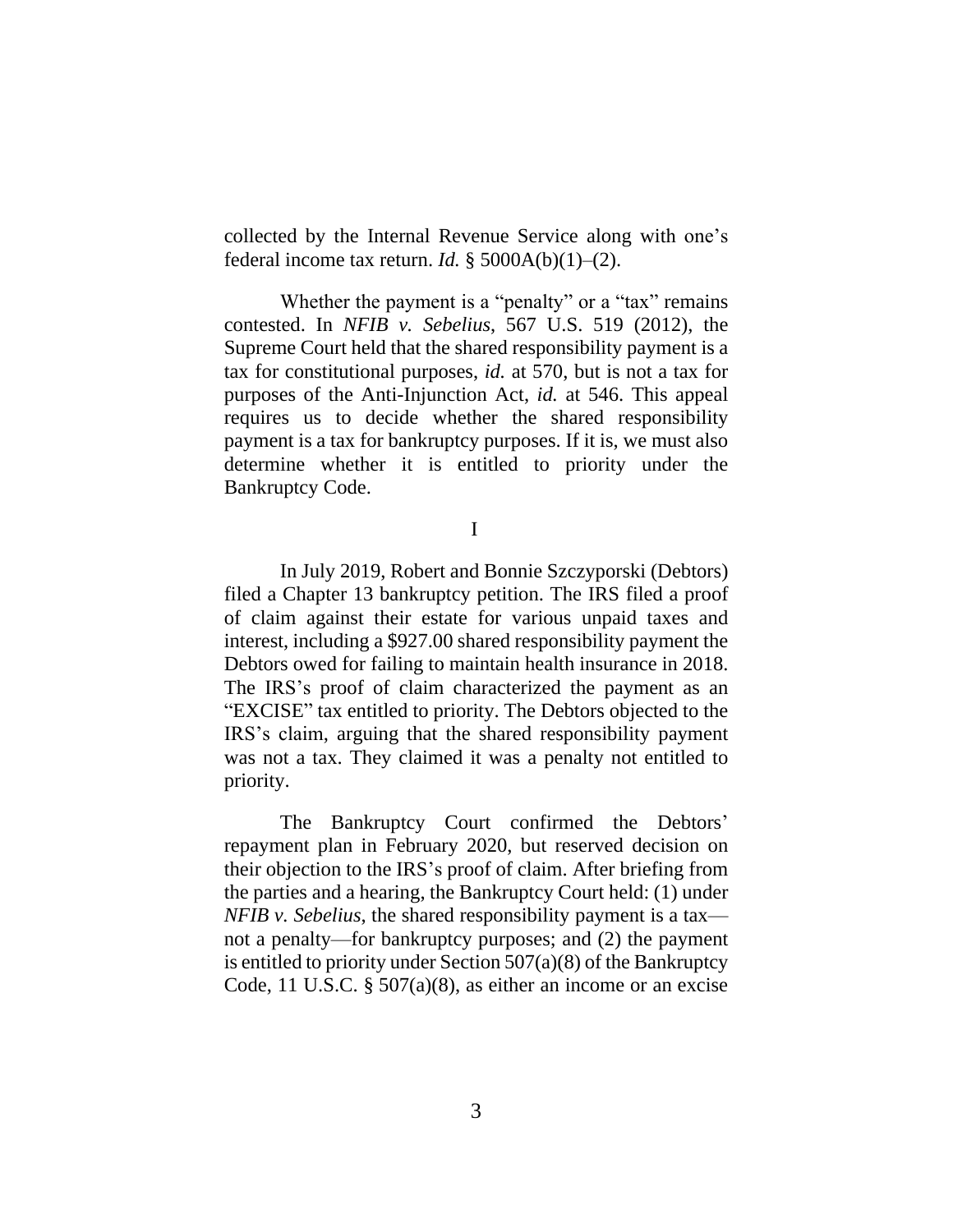tax. *In re Szczyporski*, 617 B.R. 529, 531–32 (Bankr. E.D. Pa. 2020).

The District Court affirmed. *In re Szczyporski*, 531 F. Supp. 3d 934, 936 (E.D. Pa. 2021). The Court found *Sebelius*'s analysis dispositive but explained that it would also find the payment to be a tax for bankruptcy purposes under the functional examination we used in *In re United Healthcare Systems, Inc.*, 396 F.3d 247 (3d Cir. 2005). *In re Szczyporski*, 531 F. Supp. 3d at 939–40.

The District Court also agreed that the shared responsibility payment is entitled to priority, but only as an "income tax" under Section 507(a)(8)(A). *Id.* at 943; 11 U.S.C. § 507(a)(8)(A). The Court concluded the payment is not entitled to priority as an excise tax, since it is not a tax "on a transaction" as required by Section 507(a)(8)(E). *In re Szczyporski*, 531 F. Supp. 3d at 942. The Debtors filed this timely appeal.

#### II

The Bankruptcy Court had jurisdiction over the Debtors' objection to the IRS proof of claim under 28 U.S.C. §§ 157(b) and 1334. The District Court had appellate jurisdiction under 28 U.S.C. § 158(a)(1). We have jurisdiction to review the District Court's order under 28 U.S.C. §§ 158(d) and 1291. We exercise plenary review over the District Court's legal conclusions. *In re Friedman's Inc.*, 738 F.3d 547, 551– 52 (3d Cir. 2013).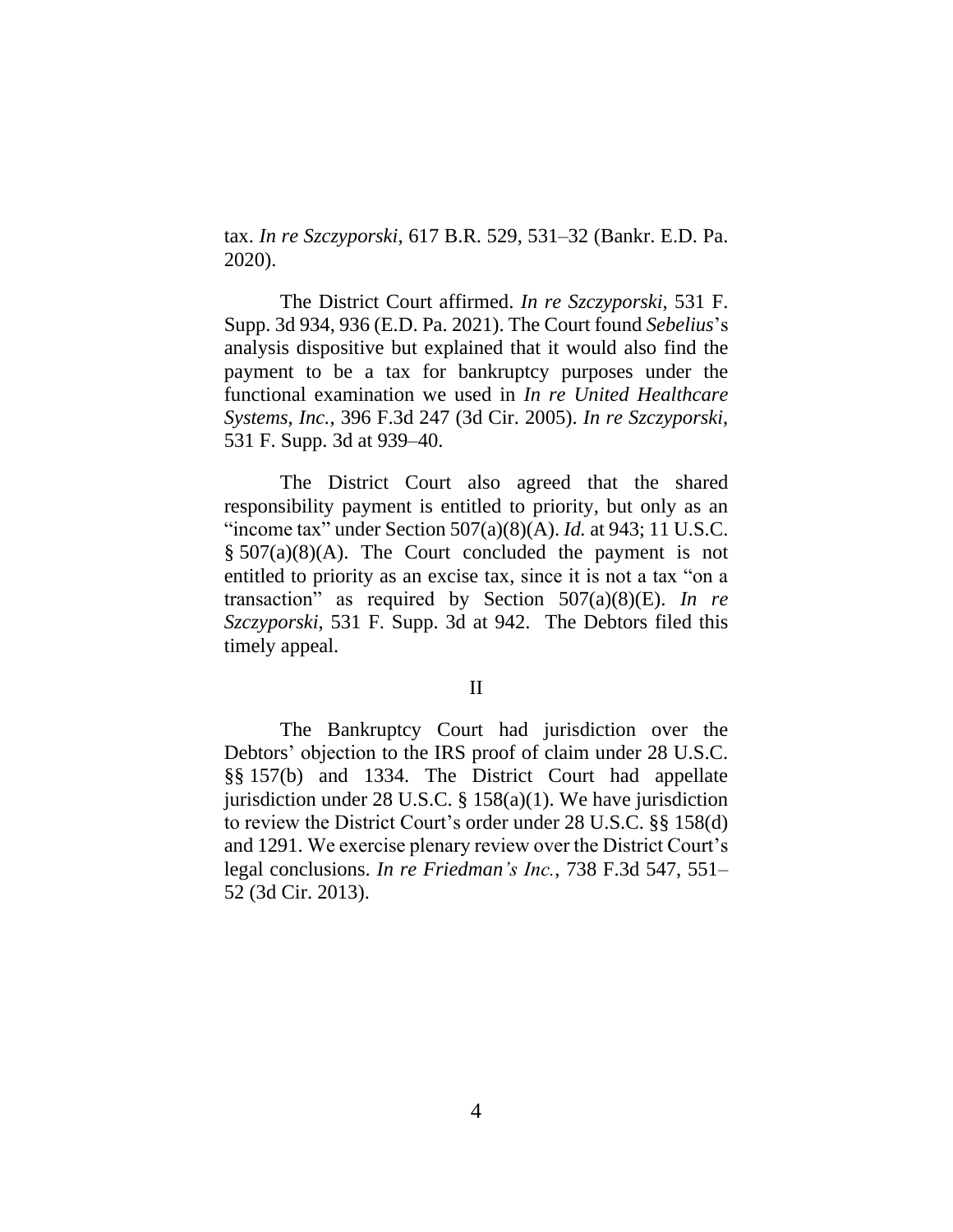The IRS has litigated the priority status of the shared responsibility payment since at least 2018, with mixed results. Some district and bankruptcy courts have held that the payment was not entitled to priority, either because the payment (1) was a penalty, and not a tax, for bankruptcy purposes<sup>1</sup> or  $(2)$  was not "an excise tax on a transaction" or "a tax on or measured by income," as required for priority under  $\S 507(a)(8)$ .<sup>2</sup> Two courts held, like the Bankruptcy Court here, that the payment may be entitled to priority as either an excise or income tax. *In re Cousins*, 601 B.R. 609, 621 (Bankr. E.D. La. 2019); *In re Gabbidori*, 2020 WL 3566538, at \*1 (Bankr. S.D. Fla. June 4, 2020). And two other courts held, like the District Court here,

<sup>1</sup> *In re Albracht*, 617 B.R. 851, 854 (Bankr. E.D.N.C. 2020); *In re Bailey*, 2019 WL 2367180, at \*5 (Bankr. E.D.N.C. May 24, 2019), *vacated as moot*, 2019 WL 7403930 (E.D.N.C. Nov. 22, 2019); *In re Parrish*, 583 B.R. 873, 881 (Bankr. E.D.N.C. 2018), *vacated as moot*, 2018 WL 6273577, at \*3 (E.D.N.C. Nov. 30, 2018).

<sup>2</sup> *IRS v. Alicea*, 634 B.R. 54, 64 (E.D.N.C. 2021) (payment is not entitled to priority as an excise or income tax), *appeal docketed*, No. 21-2220 (Oct. 22, 2021); *IRS v. Huenerberg*, 623 B.R. 841, 845 (E.D. Wis. 2020) (payment is not entitled to priority as an excise tax); *In re Vallejo*, 2021 WL 5702699, at \*3–7 (Bankr. D. Ariz. Nov. 23, 2021) (payment is not entitled to priority as an excise tax on a transaction or income tax); *In re Jones*, 610 B.R. 663, 669 (Bankr. D. Mont. 2019) (payment is not entitled to priority as an excise tax on a transaction and IRS's income tax argument "would likely fail").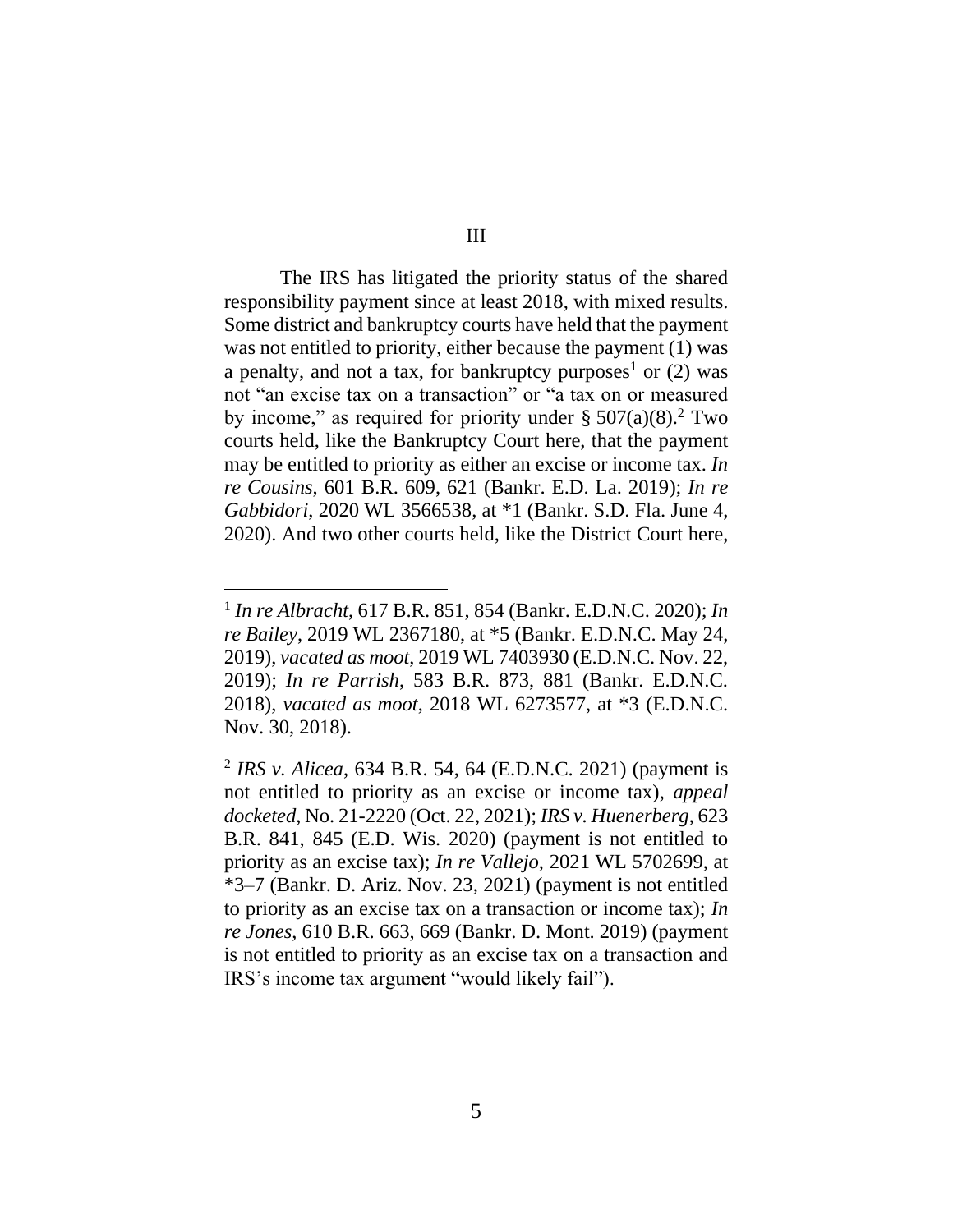that the payment was entitled to priority as an income  $\text{tax.}^3$ Among the courts of appeals, the Fifth Circuit concluded in a non-precedential opinion that the payment is not entitled to priority as an excise tax because it is not assessed on a transaction. *In re Chesteen*, 799 F. App'x 236, 240–41 (5th Cir. 2020).

In our view, the shared responsibility payment is a tax "on or measured by income." So we join those courts that hold the shared responsibility payment is entitled to priority in bankruptcy under Section 507(a)(8)(A).

### IV

"The Bankruptcy Code does not define 'tax.'" *United Healthcare*, 396 F.3d at 252 (citing *United States v. Reorganized CF & I Fabricators of Utah, Inc.*, 518 U.S. 213, 220 (1996)). When determining whether an exaction is a tax for bankruptcy purposes, the Supreme Court instructs us to "look[] behind the label placed on the exaction" to "the operation of the provision" and the exaction's "actual effects." *CF & I Fabricators*, 518 U.S. at 220–21 (citation omitted).

For that reason, we apply "a functional examination that balances the characteristics" of the exaction to determine whether it is a tax for bankruptcy purposes. *United Healthcare*,

<sup>3</sup> *In re Miller*, 634 B.R. 641, 646 (Bankr. M.D. Ga. 2021) (concluding the payment is an income tax, but not an excise tax); *In re Juntoff*, 2022 WL 830901, at \*12–13, \*13 n.16 (B.A.P. 6th Cir. Mar. 21, 2022) (holding the payment is a tax measured by income without addressing whether it is an excise tax).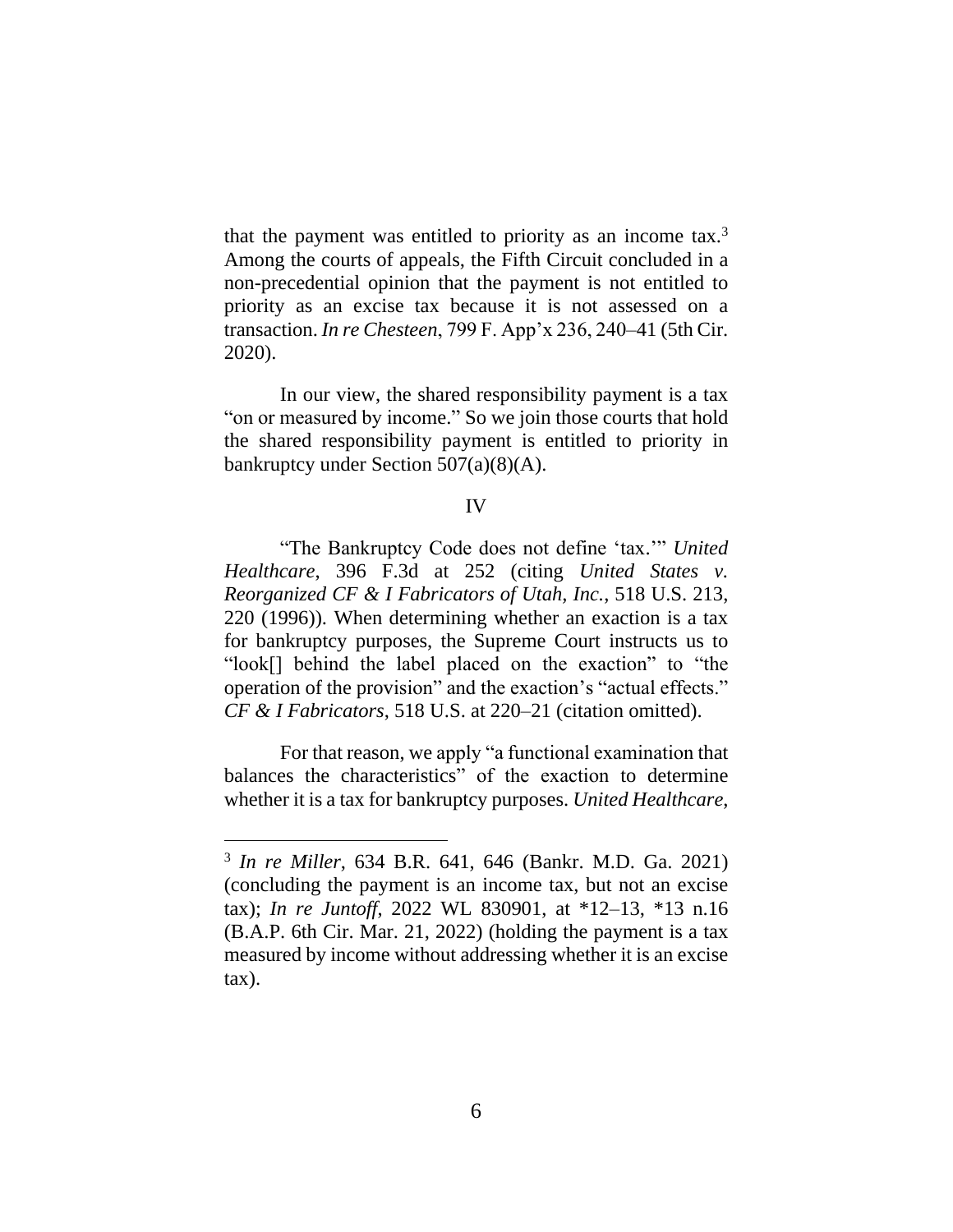396 F.3d at 255. In making our determination, we may consider the six *Lorber-Suburban* factors, which ask whether the exaction is

> (1) an involuntary pecuniary burden, regardless of name, laid upon individuals or property; (2) imposed by, or under authority of the legislature; (3) for public purposes, including the purposes of defraying expenses of government or undertakings authorized by it; (4) under the police or taxing power of the state[;]  $\ldots$  [(5)] universally applicable to similarly situated entities; and [(6)] whether granting priority status to the government will disadvantage private creditors with like claims.

*United Healthcare*, 396 F.3d at 253 (internal quotation marks omitted) (first quoting *In re Lorber Indus. of Cal., Inc*., 675 F.2d 1062, 1066 (9th Cir. 1982), then quoting *In re Suburban Motor Freight, Inc.*, 36 F.3d 484, 488–89 (6th Cir. 1994)).

But these "six factors [do not] constrain our inquiry"; we can consider "any relevant factor." *Id.* at 255. For example, we can consider whether the payer received a particularized benefit. A payment made without regard for any "benefits bestowed by the [g]overnment on a taxpayer" is indicative of a tax, while "a payment . . . exchanged for a government benefit not shared by others" is generally not a tax. *Id.* at 260 (citing *Nat'l Cable Television Ass'n, Inc. v. United States*, 415 U.S. 336, 340–41 (1974)). And we can consider whether the government can alter the exaction, since the "ability to manipulate the assessment also is characteristic of a tax." *Id.* (citing *Nat'l Cable*, 415 U.S. at 341).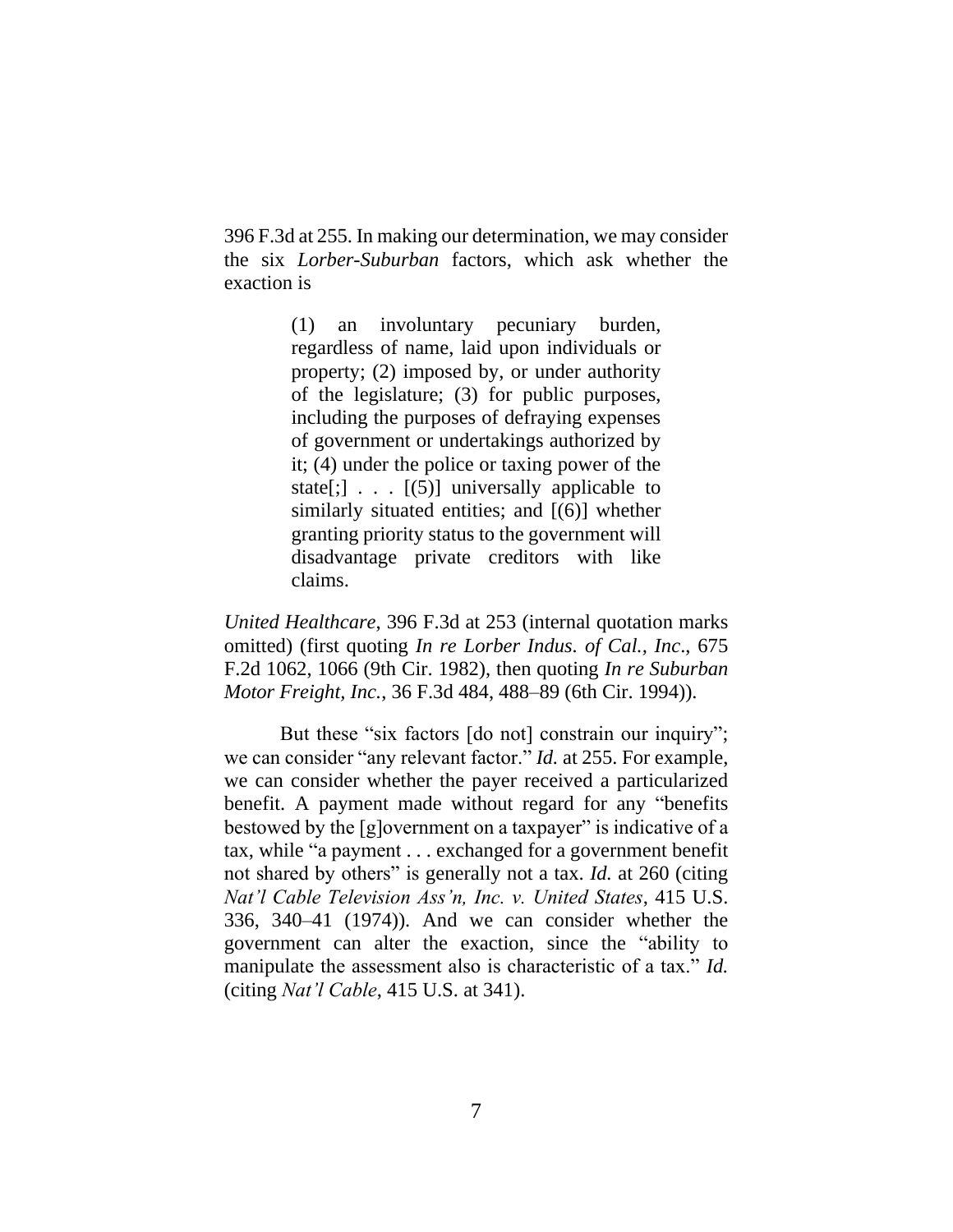In sum, our examination of an exaction under *United Healthcare* is a "flexible" one that "allows us to consider the characteristics of the obligation in light of the evolving treatment of priority claims under the Bankruptcy Code." *Id*. at 256.

A

The District and Bankruptcy Courts held that the Supreme Court's determination that the shared responsibility payment is a tax for constitutional purposes is dispositive in the bankruptcy context. *In re Szczyporski*, 531 F. Supp. 3d at 939; *In re Szczyporski*, 617 B.R. at 531. We disagree.

While the Supreme Court's analysis in *Sebelius* shares features with our functional examination in *United Healthcare*, the analyses are not identical. Explaining why the shared responsibility payment is a tax for constitutional purposes, the Supreme Court observed that the payment (1) is administered like a tax, *Sebelius*, 567 U.S. at 563–64, and (2) lacks common characteristics of a penalty, *id.* at 566–68. But the Court did not address the *Lorber-Suburban* factors or other factors we have previously said were relevant for bankruptcy. *See United Healthcare*, 396 F.3d at 255–56, 260. Nor did *Sebelius* "rel[y] significantly on Bankruptcy Code Section 507 jurisprudence" as the IRS argues. *See* IRS Corr. Br. 23. The Supreme Court references only two cases from the bankruptcy context in its analysis. It cites *United States v. Sotelo*, 436 U.S. 268, 275 (1978), as the fourth case in a string of citations establishing that the "penalty" label is not determinative, *Sebelius*, 567 U.S. at 565. And it quotes *CF & I Fabricators* only to establish that a penalty necessarily entails "punishment for an unlawful act or omission," *id.* at 567 (quoting *CF & I Fabricators*, 518 U.S. at 224). Neither reference is essential to the Court's holding.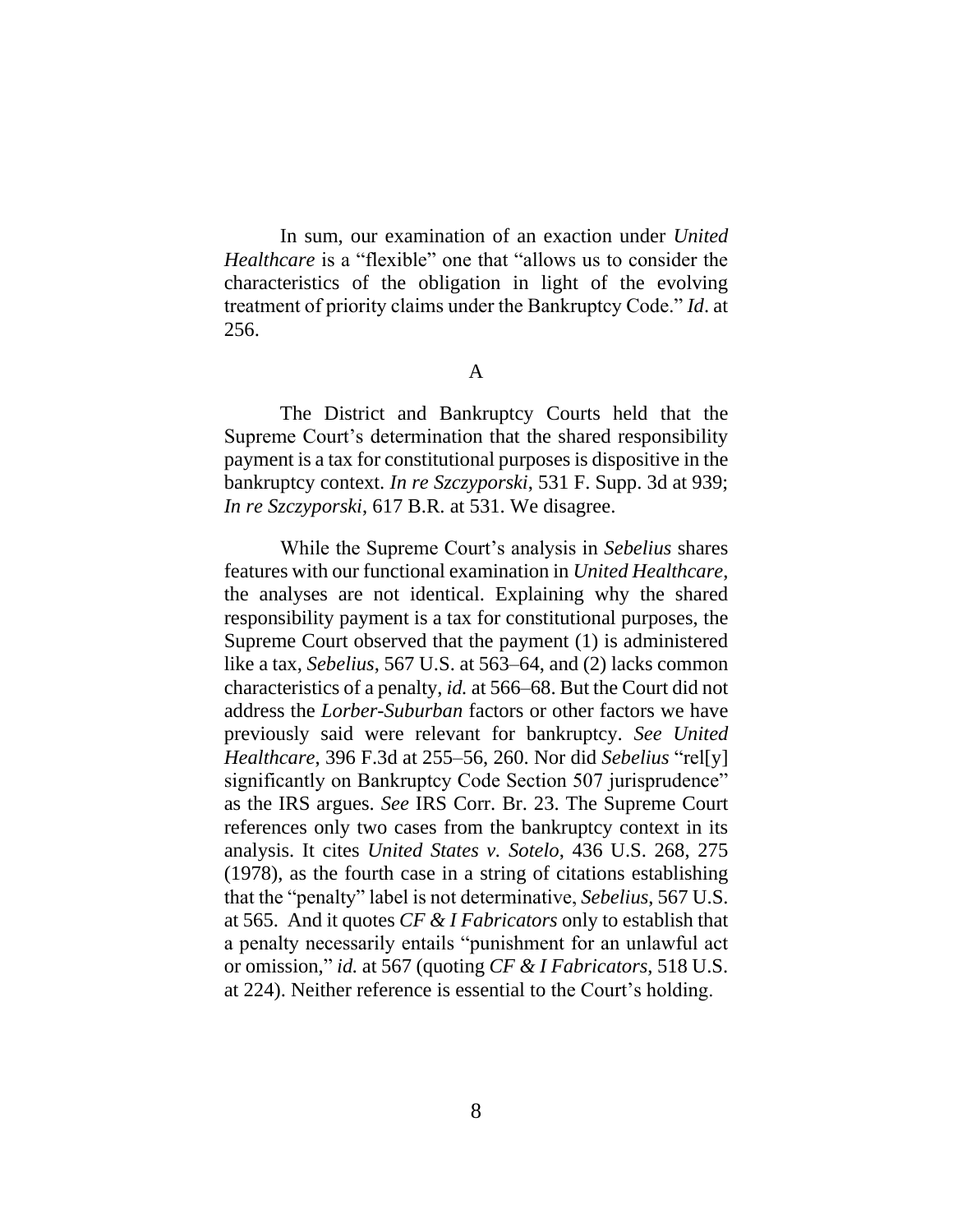Moreover, the constitutional and bankruptcy contexts call for conflicting presumptions. "[E]very reasonable construction must be resorted to, in order to save a statute from unconstitutionality." *Sebelius*, 567 U.S. at 563 (opinion of Roberts, C.J.) (quoting *Hooper v. California*, 155 U.S. 648, 657 (1895)). But for purposes of bankruptcy priority, "provisions allowing preferences must be tightly construed." *Howard Delivery Serv., Inc. v. Zurich Am. Ins. Co.*, 547 U.S. 651, 667 (2006) (citations omitted). These conflicting presumptions suggest that an exaction could function as a tax for the broader purpose of constitutional validity, but not within the narrower confines of bankruptcy priority.

The Supreme Court held in *Sebelius*that an exaction can be a "tax" for constitutional purposes but not for certain statutory purposes. *Compare* 567 U.S. at 543–46 (shared responsibility payment *is not* a tax under the Anti-Injunction Act); *with id.* at 563–74 (shared responsibility payment *is* a tax under the Constitution). Accordingly, there is no reason to conclude that *Sebelius*'s constitutional analysis is controlling in the context of the Bankruptcy Code. 4

<sup>4</sup> Several other courts agree. *See In re Juntoff*, 2022 WL 830901, at \*5; *IRS v. Alicea*, 634 B.R. at 61–62; *In re Albracht*, 617 B.R. at 854; *In re Jones*, 610 B.R. at 666; *In re Bailey*, 2019 WL 2367180, at \*2; *In re Parrish*, 583 B.R. at 878–79. *But see In re Vallejo*, 2021 WL 5702699, at \*2 (noting that *Sebelius* authoritatively construed the payment as a tax, but not necessarily a tax entitled to priority in bankruptcy); *In re Cousins*, 601 B.R. at 615–16 & n.26 (observing that, while "a determination for constitutional purposes may differ from one based on § 507(a)," because the "[*Sebelius*] Court applied the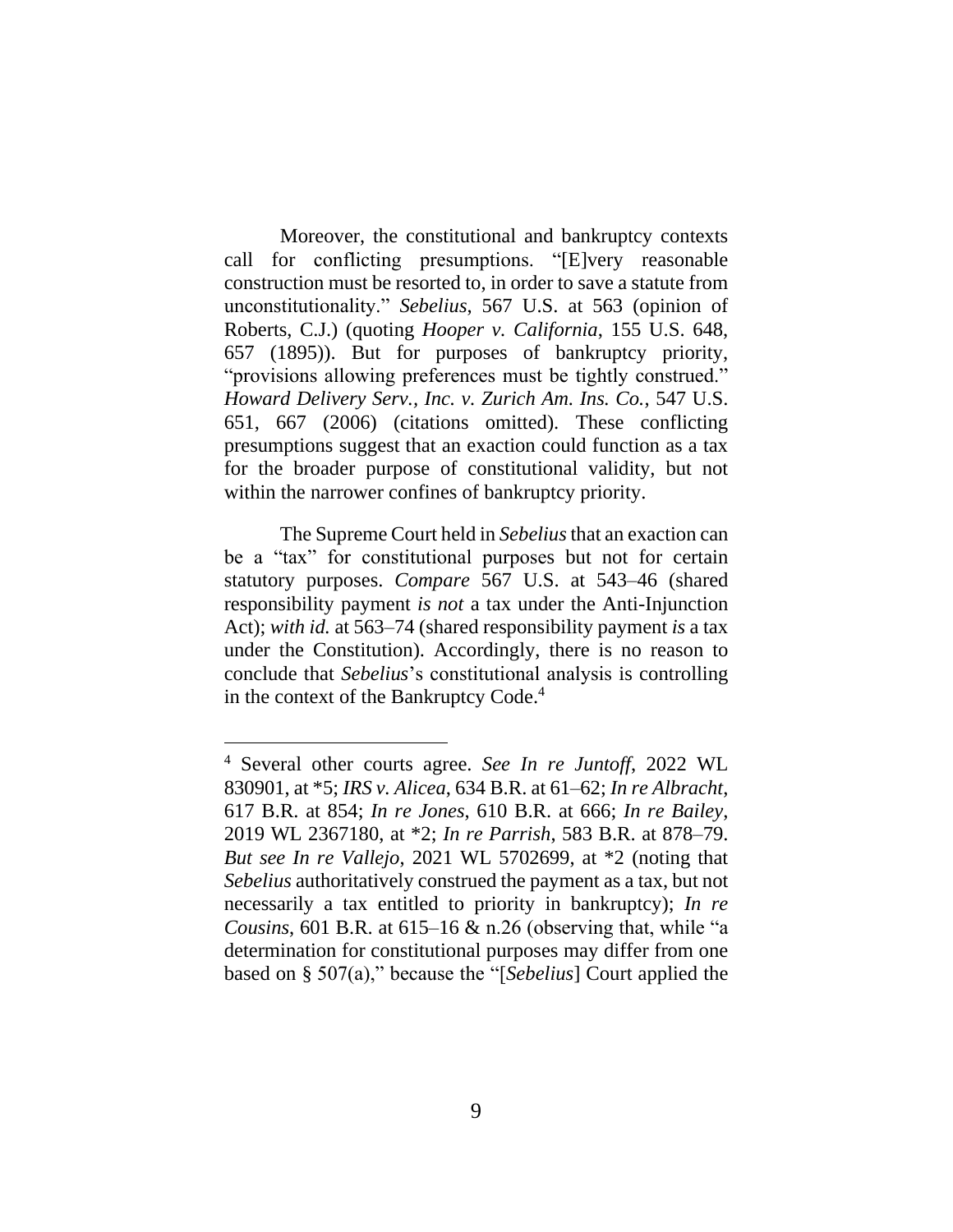B

The Supreme Court's *Sebelius* analysis is not dispositive in the bankruptcy context, but we find it persuasive. Based on the functional examination of the shared responsibility payment's actual effects and operation, we conclude that the payment is a tax for bankruptcy purposes. *See United Healthcare*, 396 F.3d at 255–56.

All six of the *Lorber-Suburban* factors indicate that the payment is a tax. First, the payment is an involuntary pecuniary burden upon individuals who fail to maintain minimum health insurance coverage. *See* 26 U.S.C. § 5000A(b)(1). Second, it was imposed by Congress. *See id.* Third, it was levied for the public purpose of "expand[ing] health insurance coverage." *Sebelius*, 567 U.S. at 567. Fourth, it was imposed under Congress's taxing power. *Id.* at 570. Fifth, it is universally applicable to all taxpayers subject to the Individual Mandate who fail to maintain minimum health insurance coverage. *See* 26 U.S.C. § 5000A(b)(1). And sixth, granting priority status to the IRS will not disadvantage similarly situated private creditors (since there are none). *See In re Jones*, 610 B.R. 663, 667 (Bankr. D. Mont. 2019). The *Lorber-Suburban* factors suffice to establish that the shared responsibility payment is a tax. *See United Healthcare*, 396 F.3d at 256.

The Debtors argue that the fifth and sixth *Lorber-Suburban* factors are not satisfied. They are, for the reasons we described. But even if they were not, our conclusion is supported by other relevant factors. The shared responsibility

same test [as required in bankruptcy], the Court's analysis controls").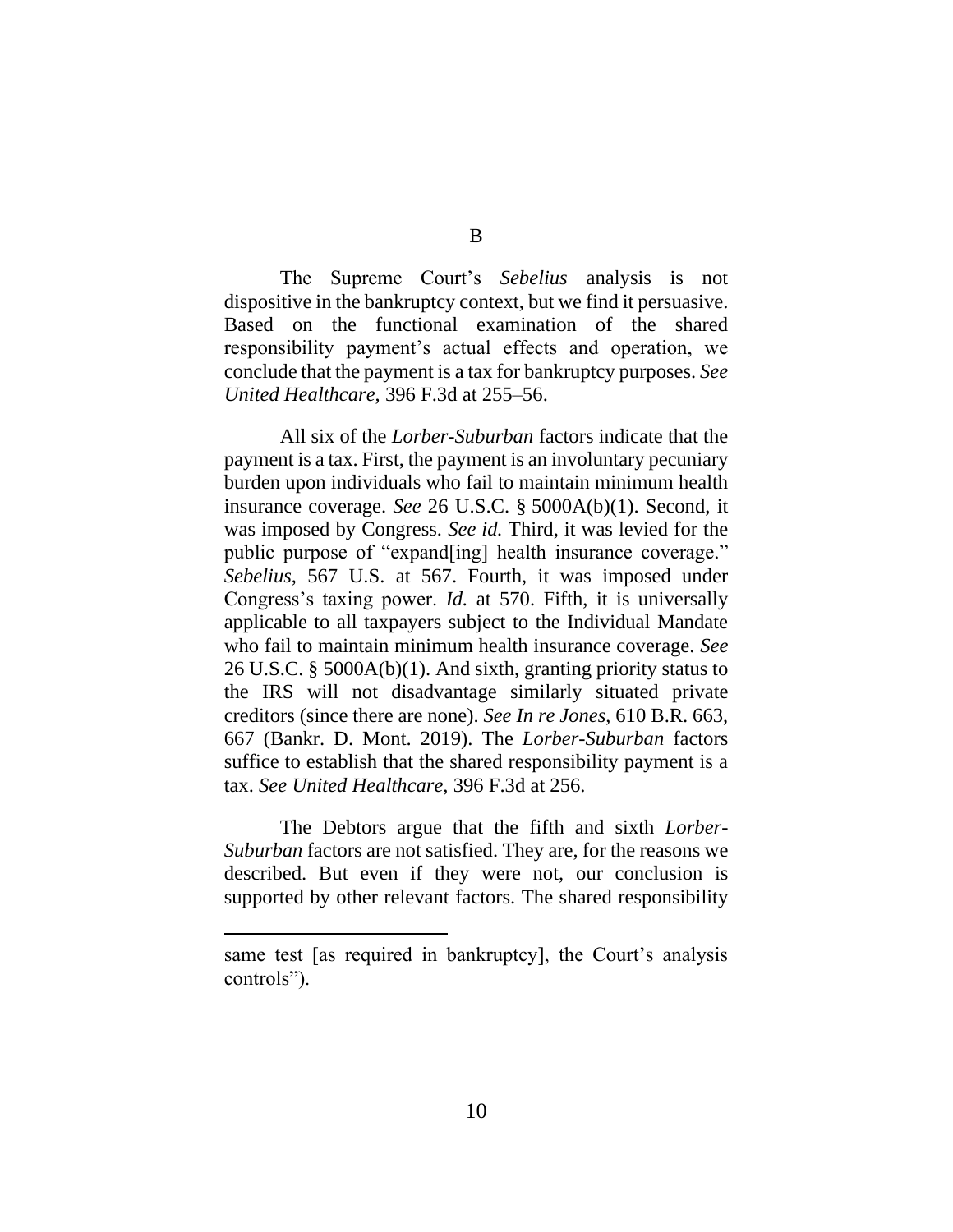payment is not "exchanged for a government benefit not shared by others." *See id.* at 260 (citation omitted). And the government can—and did—"manipulate the [payment] to encourage or discourage" health insurance purchases. *See id.* at 254 (citation omitted); Budget Fiscal Year, 2018, Pub. L. No. 115-98, § 11081, 131 Stat. 2054, 2092 (2017) (codified at 26 U.S.C. § 5000A(c)) (reducing the shared responsibility payment to \$0 beginning in 2019).

Moreover, as the Supreme Court observed in *Sebelius*, the shared responsibility payment is calculated and administered like a tax: it (1) "is paid into the Treasury by taxpayers when they file their tax returns"; (2) "does not apply to individuals who do not pay federal income taxes because their household income is" too low; (3) is calculated using factors familiar to the tax context, such as "taxable income, number of dependents, and joint filing status"; (4) "is found in the Internal Revenue Code and enforced by the IRS"; (5) is "assess[ed] and collect[ed] . . . in the same manner as taxes"; and (6) "produces at least some revenue for the [g]overnment." *Sebelius*, 567 U.S. at 563–64 (cleaned up).

Finally, as the Supreme Court also explained, despite its statutory "penalty" label, the shared responsibility payment lacks typical penal characteristics. The payment does not impose a heavy financial burden, has no scienter requirement, cannot be enforced through punitive means like criminal prosecution, and is not imposed for an unlawful act. *Id*. at 566– 68.

\* \* \*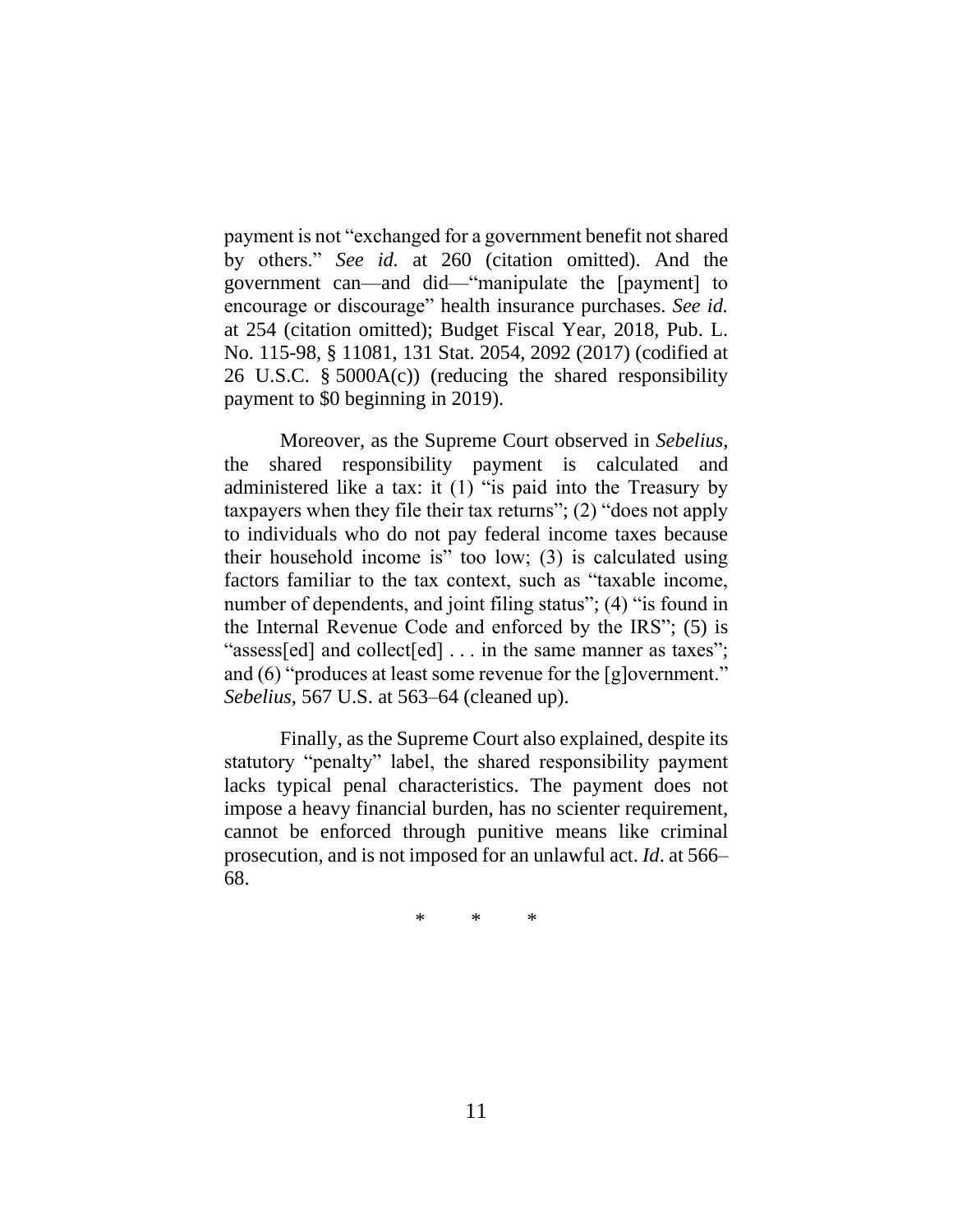Looking behind the payment's label to its actual effects, we hold that the shared responsibility payment is a tax for bankruptcy purposes.

V

Having determined that the shared responsibility payment is a tax for bankruptcy purposes, we must decide whether it is entitled to priority under the Bankruptcy Code. Only taxes enumerated in Section  $507(a)(8)$  are entitled to priority status. The IRS argues the shared responsibility payment should receive priority as either (1) "a tax on or measured by income or gross receipts," 11 U.S.C.  $\S$  507(a)(8)(A), or (2) "an excise tax on . . . a transaction," *id.*  $\S$  507(a)(8)(E)(i)–(ii). We agree with the District Court that the shared responsibility payment is entitled to priority as "a tax on or measured by income." *See id.* § 507(a)(8)(A).

As a preliminary matter, we observe that res judicata does not, as the Debtors argue, bar us from considering the IRS's income tax argument. "[A] confirmation order is *res judicata* as to all issues decided or which could have been decided at the hearing on confirmation." *In re Szostek*, 886 F.2d 1405, 1408 (3d Cir. 1989); 11 U.S.C. § 1327. But here, the confirmation order did not decide the priority of the IRS's claim because the order expressly provided that the claim's priority would be resolved after plan confirmation. Nor did the order purport to limit the arguments either party could make. Though the IRS listed the shared responsibility payment as an "EXCISE" tax on its proof of claim, it argued before the Bankruptcy Court that the payment was entitled to priority as either an income or excise tax. Res judicata does not preclude the IRS from continuing to press that argument here.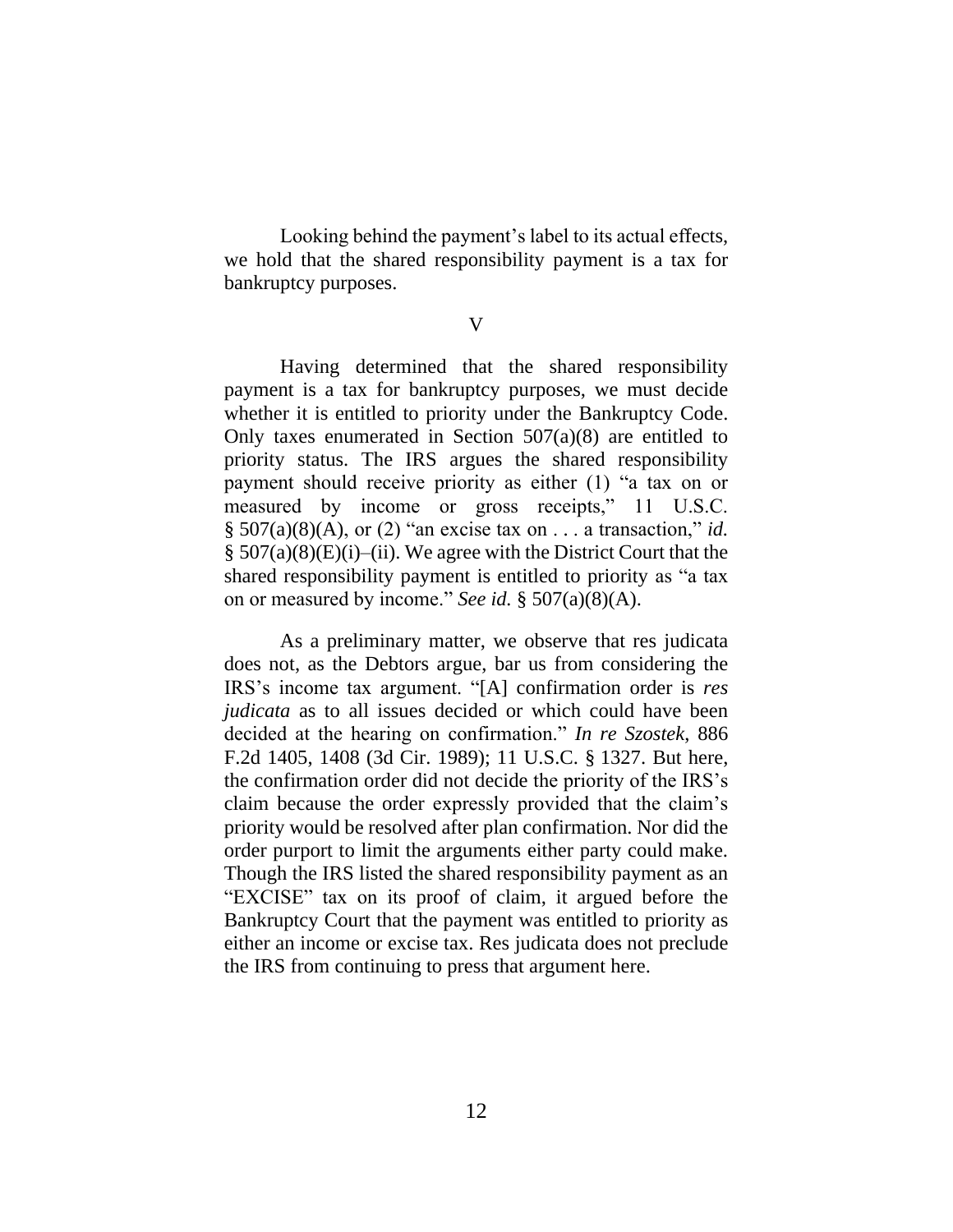On the merits, the Debtors contend that the shared responsibility payment is not an "income tax" entitled to priority under Section  $507(a)(8)(A)$ . We agree that the payment is not a traditional tax "on" income earned or received. Section 507(a)(8)(A)'s plain language, however, grants priority not only to traditional income taxes, but also to taxes, like the shared responsibility payment, whose amounts are calculated based on the taxpayer's income.

"When statutory language is plain and unambiguous, 'the sole function of the courts . . . is to enforce it according to its terms.'" *In re Visteon Corp.*, 612 F.3d 210, 220 (3d Cir. 2010) (omission in original) (quoting *Lamie v. United States Tr.*, 540 U.S. 526, 534 (2004)). Section 507(a)(8)(A) extends priority status to "a tax on or measured by income or gross receipts." 11 U.S.C.  $\S 507(a)(8)(A)$ . The first "or" signals that the provision applies to two categories of income tax claims, either of which qualifies for priority status: (1) "a tax on ... income" or (2) "a tax . . . measured by income." *See* Antonin Scalia & Bryan A. Garner, *Reading Law: The Interpretation of Legal Texts* 121–22 (2012); *see also In re Williams*, 188 B.R. 331, 337 (E.D.N.Y 1995) (observing that Section 507(a)(8)(A) is not limited to "income tax[es]"). The shared responsibility payment fits comfortably within the second category, as "a tax ... measured by income." 11 U.S.C.  $\S$  507(a)(8)(A). When the Debtors incurred the obligation in 2018, its amount was "calculated as a percentage of household income, subject to a floor based on a specified dollar amount and a ceiling based on the average annual premium," *Sebelius*, 567 U.S. at 539; *see*  26 U.S.C. § 5000A(c).

The Debtors counter that income is "only indirectly considered in the first level of inquiry [along with] other factors," so the payment is not "measured by" income. Debtors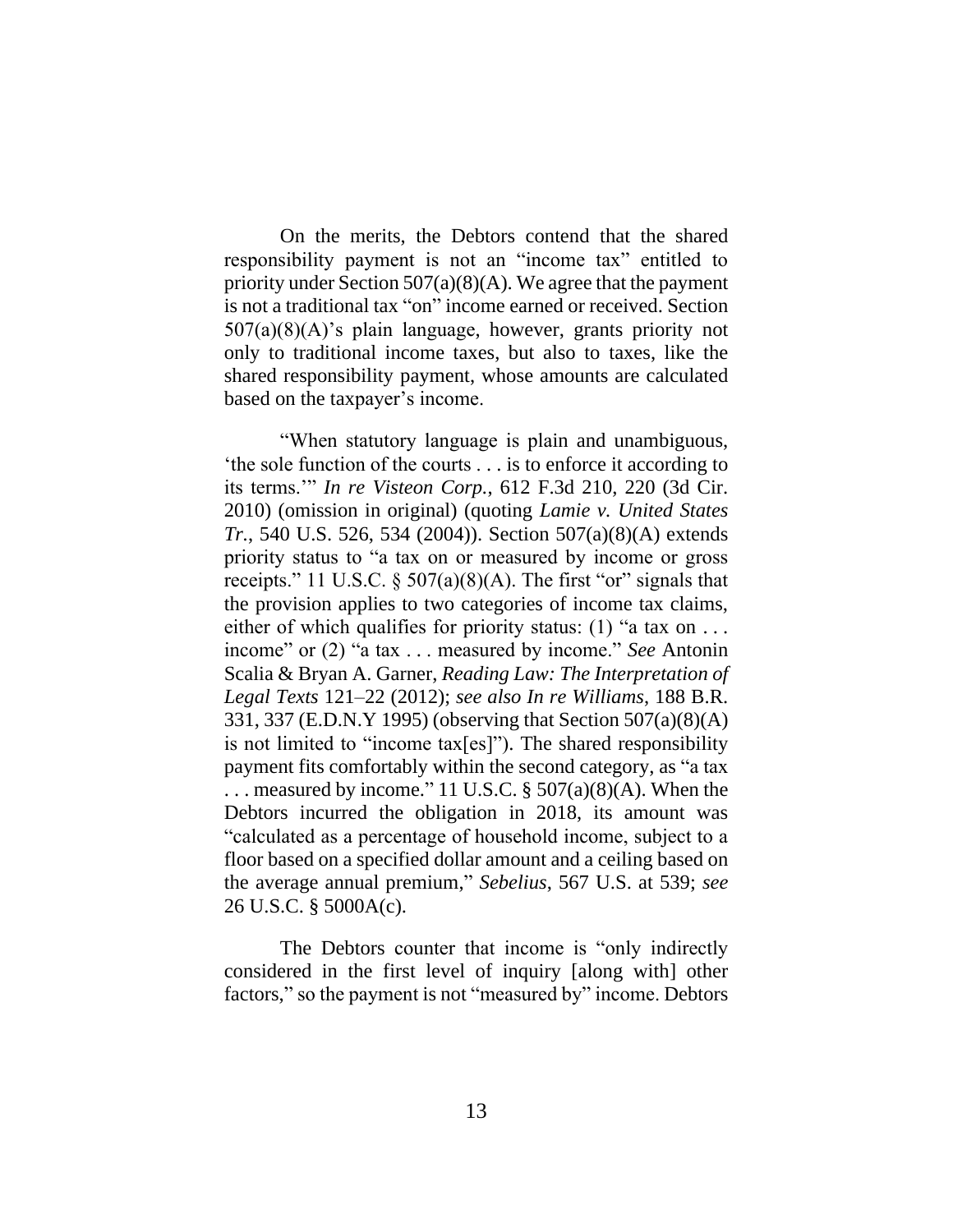Br. 20. But the statute shows that, when Debtors incurred the obligation in 2018, the payer's household income played an essential role in determining the amount of the shared responsibility payment owed. 26 U.S.C. § 5000A(c), (e).

First, individuals who could not afford coverage because their household income was below a specified level, *id.* § 5000A(e)(1), or who had income below the threshold for filing a tax return, *id.* § 5000A(e)(2), owed no shared responsibility payment. Next, taxpayers who could afford coverage were assessed an amount that depended on their household income and the number of months the taxpayer (or other members of his household) were without coverage. Taxpayers with low incomes owed a flat fee based on an "applicable dollar amount" set by the IRS. *See id.*  $§ 5000A(c)(1)(A), (c)(2)(A), (c)(3).$  Taxpayers with high incomes also owed a flat fee, but it was based on the national average premium for a qualifying health insurance plan. *See id.* § 5000A(c)(1)(B). Taxpayers with incomes between the lowincome and high-income cut-offs owed an amount based on a percentage of the taxpayer's "excess" income above the filing threshold, up to a maximum of the national average premium. *See id.* § 5000A(c)(1)(A), (c)(2)(B)(iii).

A simple example using the IRS's payment estimator is illustrative. *See* IRS Taxpayer Advocate Service, *The Individual Shared Responsibility Provision Payment Estimator*, https://www.taxpayeradvocate.irs.gov/estimator/ isrp/estimator.htm. Consider a single taxpayer who went without health insurance for all of 2018. If the taxpayer's gross annual income was less than \$12,000 (the minimum filing threshold for 2018), he would not owe any shared responsibility payment. *See* 26 U.S.C. § 5000A(e)(2); *see also id.* § 6012(a)(1)(A)(i); Rev. Proc. 2018-18 §§ 3.14, 3.24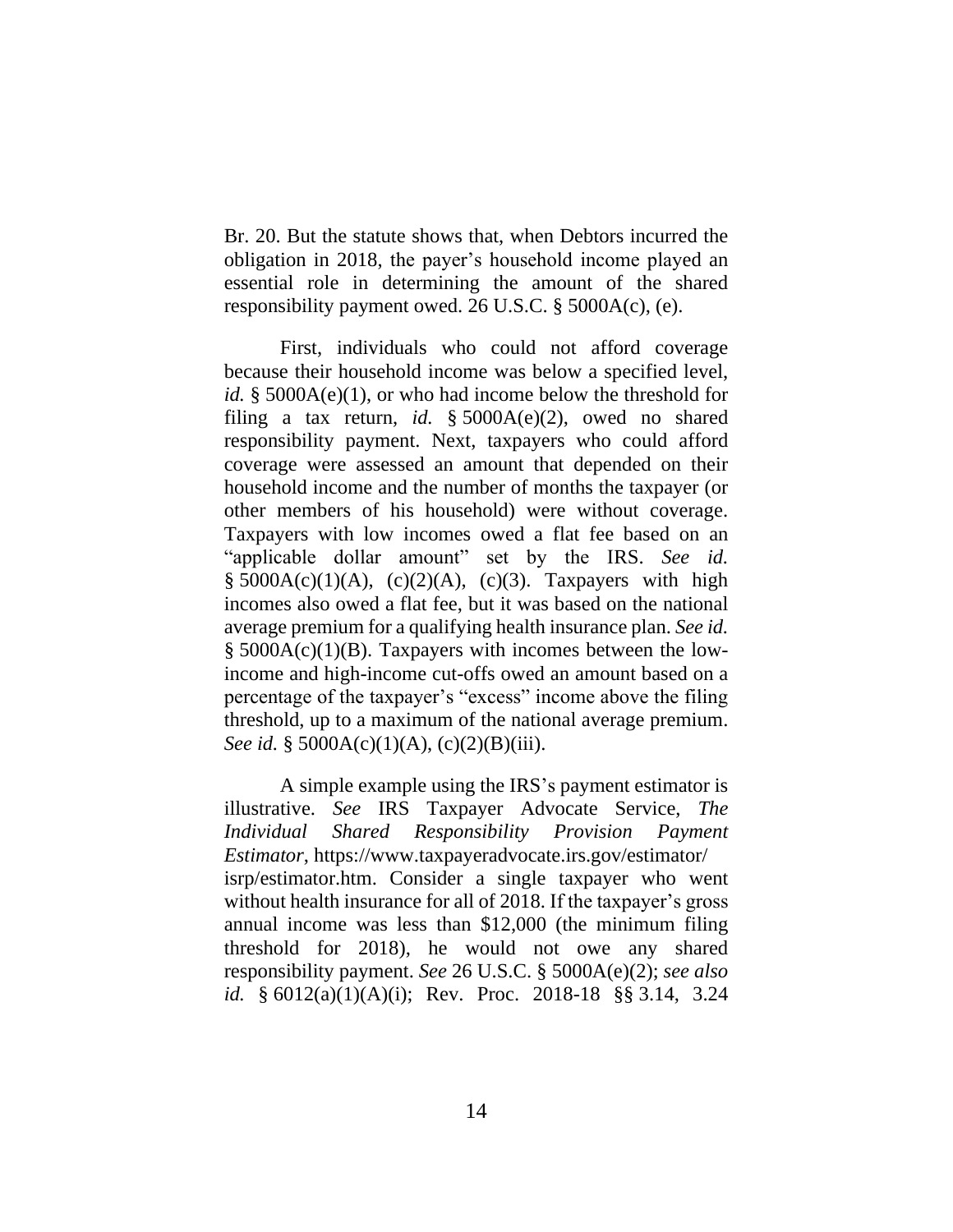(calculating a minimum filing threshold based on the \$12,000 standard deduction and \$0 personal exemption for 2018). If the taxpayer's income was more than \$12,000 but less than \$39,800 (the 2018 low-income cut-off for the taxpayer's filing status), he would owe the flat dollar amount specified by the IRS, which was \$695. *See* 26 U.S.C. § 5000A(c)(1)(A),  $(c)(2)(A)(i)$ ,  $(c)(3)(A)$ ; Rev. Proc. 2017-58 § 3.40 (specifying an applicable dollar amount of \$695 for 2018). If the taxpayer's income was more than \$147,840 (the 2018 high-income cutoff for the taxpayer's filing status), he would owe an amount equal to the national average health insurance premium, which was \$3,396. *See* 26 U.S.C. § 5000A(c)(1)(B); Rev. Proc. 2018- 43 § 3.01–.02 (specifying a monthly national average premium of \$283 per individual for 2018).

If the taxpayer's income was between the low-income and high-income cut-offs (between \$39,800 and \$147,850), he would owe an amount equal to 2.5 percent of his income above the \$12,000 filing threshold. *See* 26 U.S.C. § 5000A(c)(1)(A), (c)(2)(B); *id.* § 5000A(c)(2)(B)(iii) (2012) (specifying a penalty of 2.5 percent for 2016 and after). For example, if the taxpayer's income was \$50,000, he would owe \$950 (which is 2.5 percent of \$38,000). If the taxpayer's income was \$100,000, he would owe \$2,200 (which is 2.5 percent of \$88,000). Because the amount due under each of these scenarios is based on the taxpayer's household income, the shared responsibility payment is an obligation "measured by income," even when the payment is a flat fee rather than a percentage of income. *Accord In re Juntoff*, 2022 WL 830901, at \*12.

That the shared responsibility payment provision is located in a portion of the Internal Revenue Code titled "Miscellaneous Excise Taxes," 26 U.S.C. Subtitle D, does not